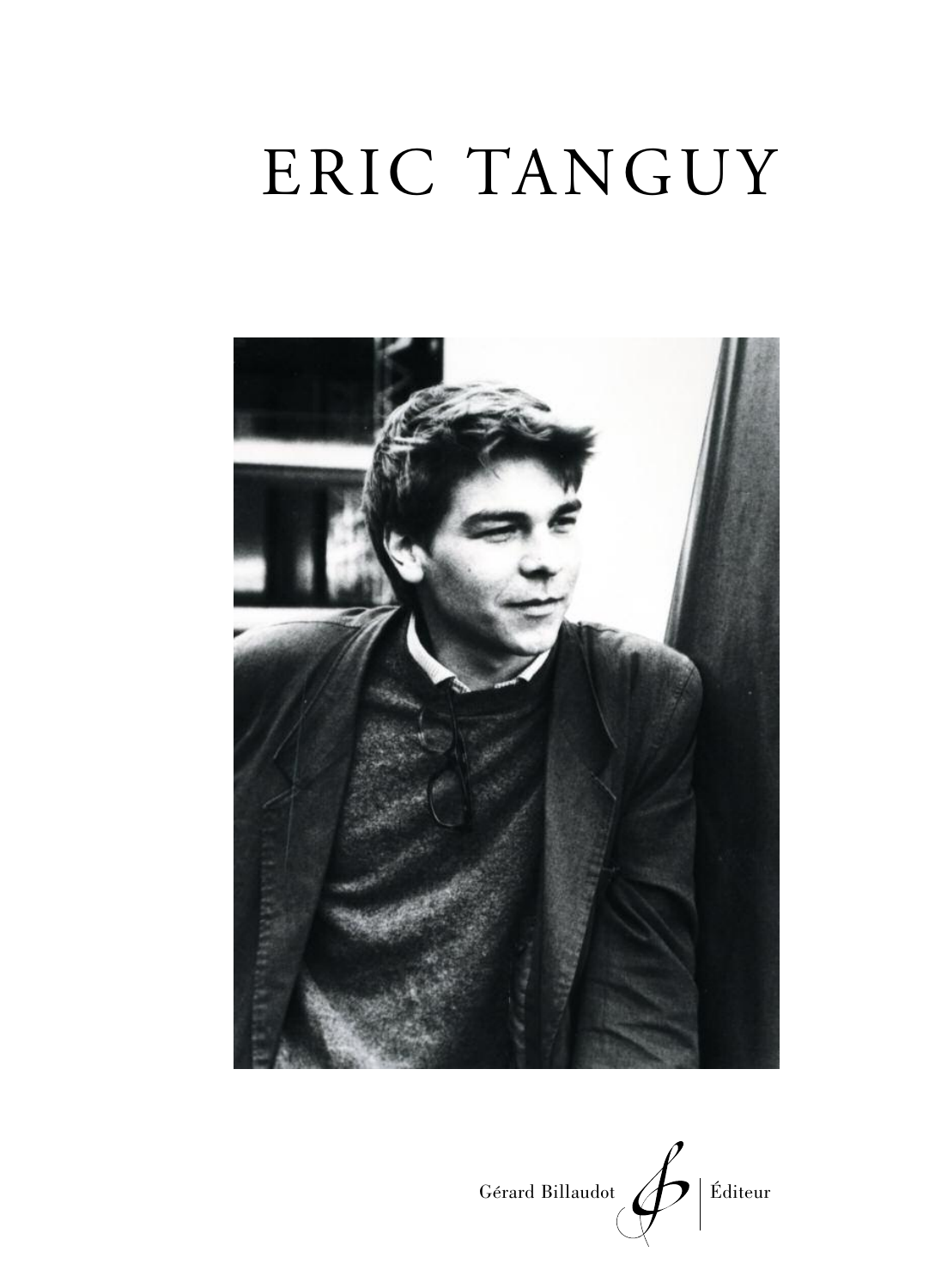MARS 1995

# Eric TANGUY

Catalogue des œuvres Catalogue of works Werkverzeichnis Catalogo de obras



14 rue de l'Echiquier - 75010 PARIS - FRANCE Tél. : (33) 01.47.70.14.46 - Télécopie : (33) 01.45.23.22.54 E-mail : info@billaudot.com - www.billaudot.com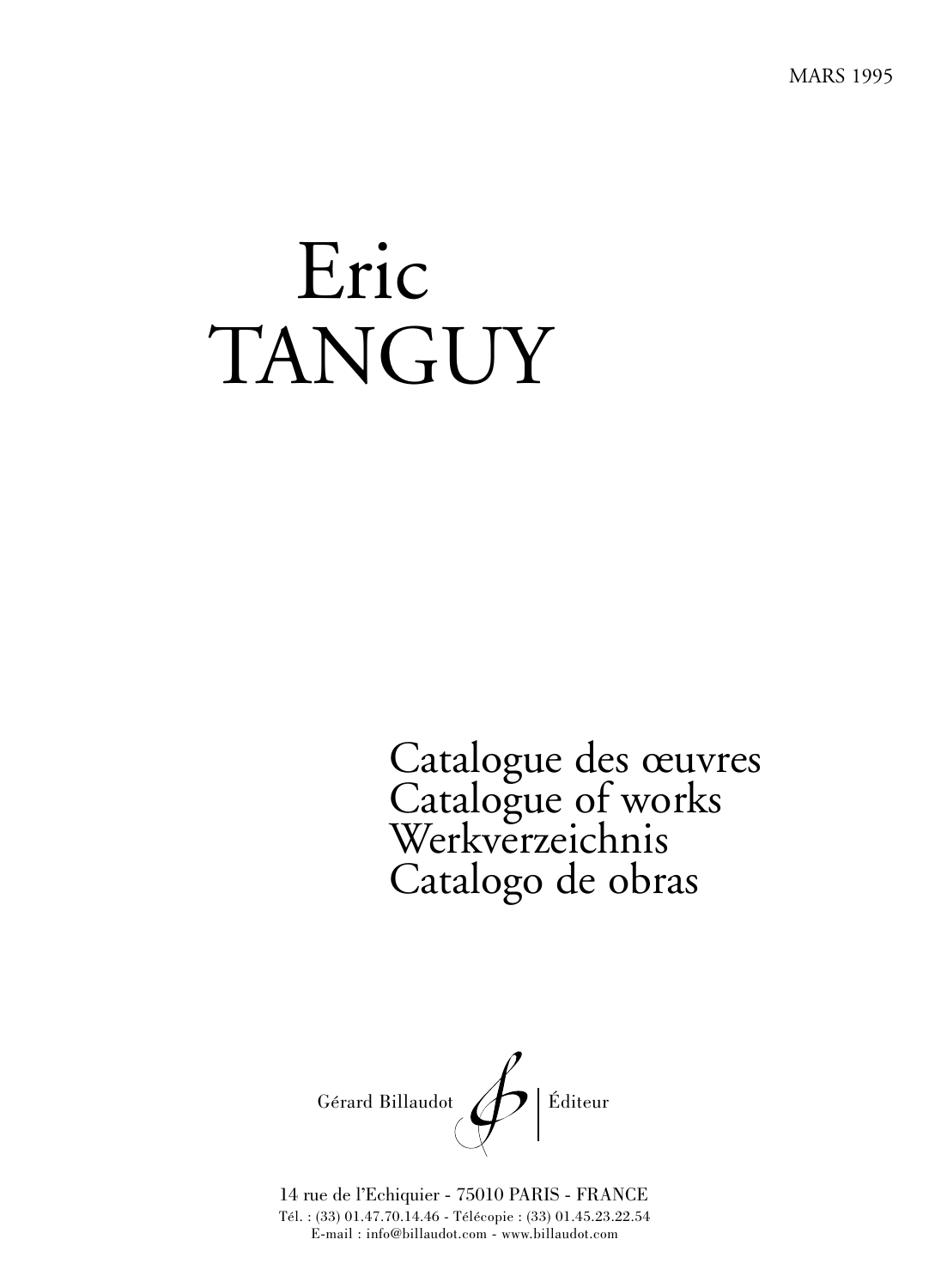#### ERIC TANGUY

Eric Tanguy est né le 27 janvier 1968 à Caen. Il effectue des études musicales au Conservatoire National de Région de sa ville natale (violon, musique de chambre, analyse, écriture). En 1985, il devient l'élève du compositeur franco-roumain Horatiu Radulescu, avec lequel il travaille intensément jusqu'en 1988. En 1986, il participe aux cours d'été de Darmstadt, où il retournera régulièrement. En 1987, il étudie avec le compositeur français Gérard Grisey au Conservatoire américain de Fontainebleau. En 1988, il poursuit ses études de composition au Conservatoire National Supérieur de Musique de Paris avec Ivo Malec et Gérard Grisey (1er Prix de composition en 1991, et 3<sup>e</sup> cycle en 1991-1992). La même année 1988, il reçoit le Stipendienpreis de Darmstadt, puis en 1989 le prix «Villa Médicis hors les murs» pour travailler à Londres auprès du compositeur anglais James Dillon. En 1991, il obtient la bourse du Haut Conseil Culturel Franco-Allemand. En 1992, il remporte le Concours «Villa Médicis» ainsi que le Kranichstein Musikpreis de Darmstadt. Il sera pensionnaire à l'Académie de France à Rome en 1993-1994. Ses oeuvres bénéficient d'une vaste diffusion et ont été programmées par Radio-France, la Süddeutschen Rundfunk, la BBC, la RAI, la RTBF, la Radio Suisse Romande, etc... et par les principaux festivals de musique à travers le monde. Il compose actuellement un concerto pour flûte et ensemble pour Pierre-Yves Artaud et un quatuor à cordes pour le Quatuor Arditti.

Musicien de race et de tempérament, Eric Tanguy est sans conteste le jeune compositeur français le plus intéressant et l'un des plus remarquables de sa génération en Europe. Il a écrit jusqu'à ce jour une trentaine d'oeuvres, dont les plus importantes sont *Culte* pour flûte seule (1986), *Erleben* pour huit instrumentistes (1988), *Inwards* pour cuivres et percussion (1989), *Convulsive Beauty* pour violoncelle et huit instrumentistes (1990) et *Elsewhere* pour grand orchestre (1991). Partant de la double expérience de la pratique instrumentale (violon) et de la technique spectrale de composition - fondée sur les résonances naturelles - inventée par Horatiu Radulescu, Tanguy s'est rapidement trouvé un langage dans lequel la réflexion a autant de place que l'intuition et la spontanéité, et qui conserve souvent une franchise et une verdeur de l'expression auxquelles il doit un accent fort persuasif. Eric Tanguy attache une importance capitale aux préoccupations d'ordre formel et plus précisément à l'adéquation entre les phénomènes micro-formels et la forme globale. Les principes de transformation du matériau sont basés sur des échelles spectrales qui évoluent simultanément avec des procédés spécifiques sur le plan du timbre, de l'harmonie et du rythme. Tanguy privilégie singulièrement les oeuvres concises ainsi que les pièces pour instrument soliste. Ce choix d'un tel terrain d'expérimentation lui a offert jusqu'à présent des possibilités suffisantes pour lui permettre de se traduire et d'exprimer sa pleine individualité. Ses meilleures partitions accordent une primauté évidente à la densité d'informations. Presque toujours subtilement nuancée et remarquablement homogène, sa musique récuse les facilités à la mode mais se garde de toute agressivité gratuite. Elle affirme une nature juvénile et effervescente et montre déjà un sens particulièrement avisé des valeurs et des volumes sonores.

PATRICK SZERSNOVICZ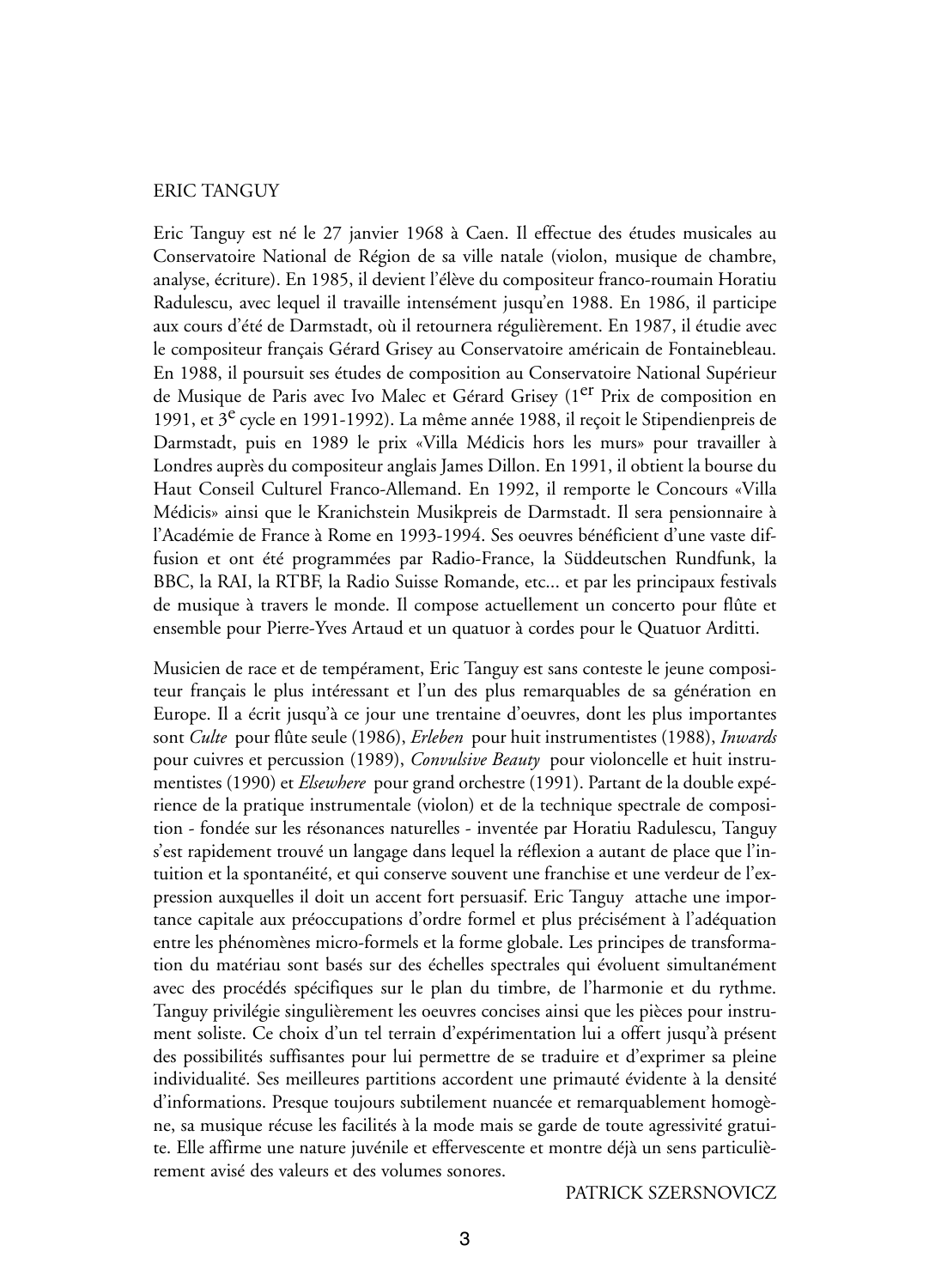#### ERIC TANGUY

Eric Tanguy was born on January 27, 1968 in Caen. He studied music at the regional Conservatoire National in his home town (violin, chamber music, analysis, writing). In 1985, he became a pupil of the Franco-Rumanian composer Horatiu Radulescu, with whom he worked intensely until 1988. In 1986 he participated in the summer course at Darmstadt where he was to return regularly. In 1987 he studied with the French composer Gérard Grisey at the American Conservatory in Fontainebleau. In 1988 he continued his composition studies at the Conservatoire National Supérieur de Musique in Paris with Ivo Malec and Gérard Grisey (1<sup>st</sup> prize for composition in 1991, and postgraduate studies in 1991/2). In that same year of 1988 he received the Stipendienpreis at Darmstadt, then, in 1989 the extra-mural «Villa Médicis» prize to work in London with the English composer James Dillon. In 1991 he won a scholarship from the French-German Cultural High Council. In 1992 he won the «Villa Médicis» competition as well as the Kranichstein Musikpreis at Darmstadt. He will be a boarder at the Academie de France in Rome in 1993/4. His works have had the advantage of being very widely broadcast, and have been programmed by Radio France, Süddeutschen Rundfunk, BBC, RAI, RTBF, Radio Suisse Romande and others, and by the main music festivals arond the world. At present he is composing a concerto for flute and ensemble for Pierre-Yves Artaud and a string quartet for the Quatuor Arditti.

A musician by birth and temperament, Eric Tanguy is without a doubt the most interesting young French composer, and one of the most remarkable of his generation in Europe. To date he has written some thirty works, of which the most important are *Culte* for solo flute (1986), *Erleben*, for eight instrumentalists (1988), *Inwards* for brass and percussion (1989), *Convulsive Beauty* for cello and eight instrumentalists (1990), and *Elsewhere* for large orchestra (1991). Taking as his point of departure the dual experience of instrumental performance (violin) and the spectral compositional technique - based upon natural resonances - invented by Horatiu Radulescu, Tanguy rapidly found for himself a language in which reflection plays as important a role as intuition and spontaneity, and which often preserves an openness and vitality of expression which confers upon him a highly persuasive tone. Eric Tanguy attaches major importance to the concerns of formal order, and more precisely to the matching of micro-formal phenomena to overall form. The principles of transformation of the material are based upon spectral scales which evolve simultaneously with specific procedures in terms of timbre, harmony an rhythm. Tanguy gives singular emphasis to concise works as well as pieces for solo instrumentalists.

Until now, this choice of such an esperimental field has given him sufficient opportunity to enable him to fully express his own peculiar individuality. His best scores allocate a clear primordial role to density of information. Almost always subtly nuanced, and remarkably homogeneous, his music rejects facile modishness while refraining from gratuitous aggression. It expresses a youthful, vivacious nature while already showing a particularly acute sense of values and soud levels.

PATRICK SZERSNOVICZ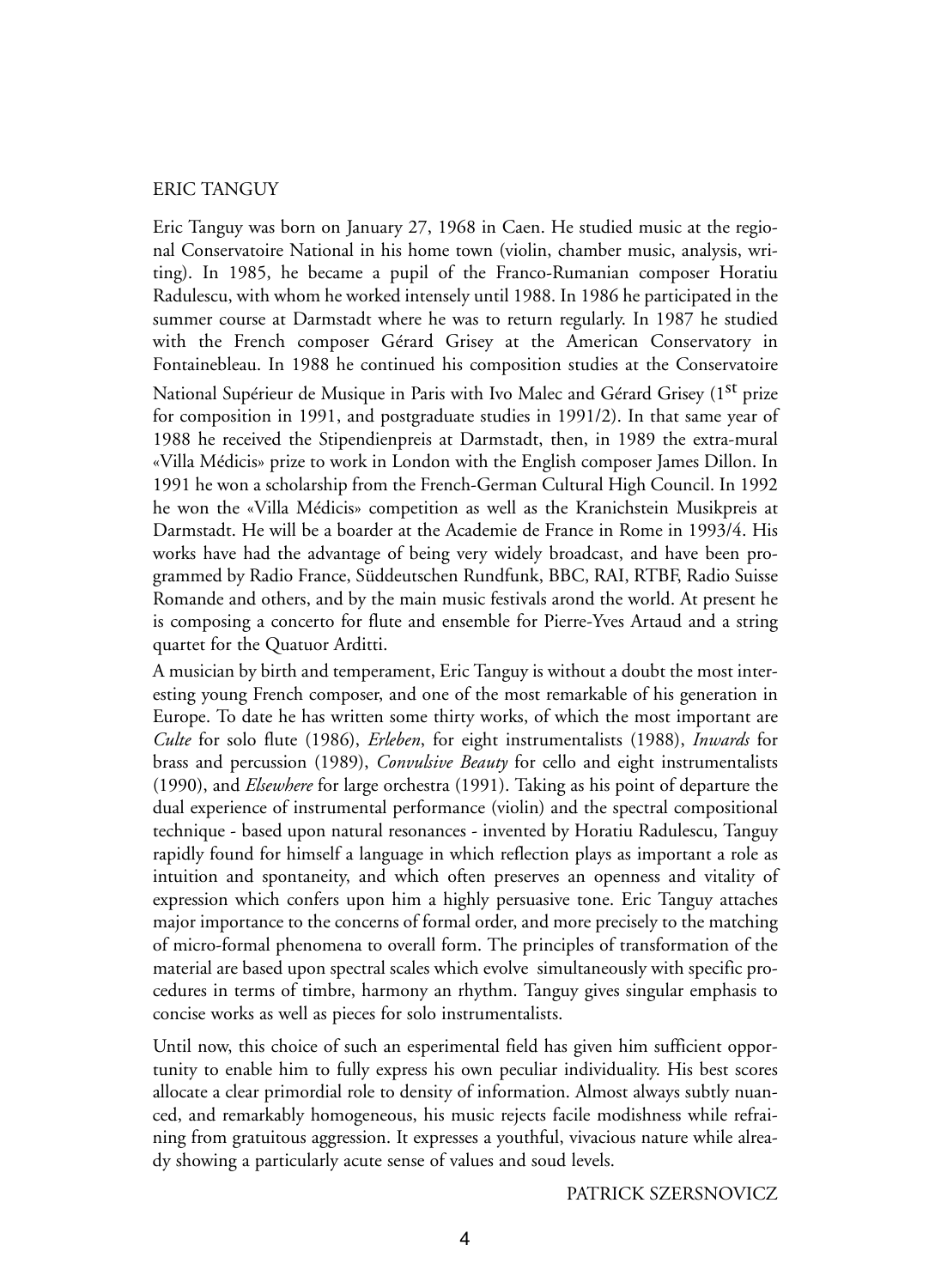#### Eric TANGUY

Eric Tanguy wurde am 27. Januar 1968 in Caen geboren. Er studiert Musik am Nationalen Konservatorium der Region seiner Geburtsstadt (Geige, Kammermusik, Analyse, Schrift). Im Jahre 1985 wird er Schüler des französisch-rumänischen Komponisten Horatiu Radulescu, mit dem er bis 1988 intensiv arbeitet. Im Jahre 1986 nimmt er an den Darmstädter Sommerkursen teil, zu denen er regelmässig zurückkehrt. 1987 studiert er mit dem französischen Komponisten Gérard Grisey am amerikanischen Konservatorium von Fontainebleau. 1988 setzt er mit Ivo Malec und Gérard Grisey seine Kompositionsstudien am Nationalen Konservatorium von Paris fort (1. Kompositionspreis im Jahre 1991, und 3. Zyklus 1991-1992). Im gleichen Jahr 1988 erhält er den Stipendienpreis von Darmstadt, und 1989 den Preis «Villa Médicis hors les murs», um in London bei dem englischen Komponisten James Dillon zu arbeiten. Im Jahre 1991 erhält er die Börse des Hohen deutsch-französischen Kulturrates. 1992 trägt der den Wettbewerb «Villa Médicis» sowie den Kranichstein Musikpreis von Darmstadt davon. 1993-1994 wird er Pensionär an der Französischen Akademie von Rom sein. Seine Werke werden regelmässig von Radio France, dem Süddeutschen Rundfunk, der BBC, der RAI, der RTBF, dem Radio Suisse Romande, usw, gesendet, und stehen auf dem Programm der bedeutendsten Musikfestpiele der ganze Welt. Augenblicklich komponiert er ein Konzertstück für Flöte und Orchester für Pierre-Yves Artaud und ein Saiten-Quartett für das Quartett Arditti.

Eric Tanguy, Musiker aus Leib und Seele, ist unbestritten der interessanteste, junge französische Komponist, und einer der bemerkenswertesten seiner Generation in Europa. Bisher hat er dreissig Werke komponiert. Die bedeutendsten davon sind *Culte* für Soloflöte (1986), *Erleben* für acht Instrumente (1988), *Inwards* für Kupfer und Schlaginstrumente (1989), *Convulsive Beauty* für Cello und acht Instrumente (1990) und *Elsewhere* für grosses Orchester (1991). Auf der Grundlage der doppelten Erfahrung der Praxis eines Instruments (Geige) und der spektralen Technik der Komposition - die auf den natürlichen Resonanzen beruht und von Horatiu Radulescu erfunden wurde, hat Tanguy rasch eine Sprache gefunden, in der die Uberlegung einen genau so grossen Platz einnimmt, wie die Intuition und die Spontanität, und die häufig eine Austrucksfreiheit und -kraft beibehält, der sie einen sehr überzeugenden Akzent verdankt. Eric Tanguy misst den Vertiefungen formeller Ordnung und, genauer gesagt, der Ubereinstimmung zwischen den mikroformellen Erscheinungen und der globalen Form, einen ausschlaggebenden Wert bei. Die Prinzipien der Materialumwandlung basieren auf spektralen MaBstäben, die sich gleichzeitig mit den spezifischen Verfahren in Bezug auf den Klang, die Harmonie und den Rythmus weiterentwickeln. Tanguy hat eine Vorliebe für kurzgefasste Werke sowie für Stücke für Soloinstrumente.

Diese Wahl eines derartigen Experimentierungsfeldes hat ihm bisher ausreichende Möglichkeiten geboten, seine volle Individualität zum Ausdruck zu bringen. Seine besten Partitionen verbinden einen offensichtlichen Vorrang mit der Dichte von Informationen. Seine fast immer scharfsinnig abgestimmte und bemerkenswert homogene Musik lehnt die moderne Oberflächlichkeiten ab, nimmt sich jedoch vor jeder kostenlosen Aggressivität in acht. Sie bestätigt ein jugendliches und brausendes Wesen und zeigt bereits heute einen besonders klugen Sinn für die Werte und Tonvolumen.

PATRICK SZERSNOVICZ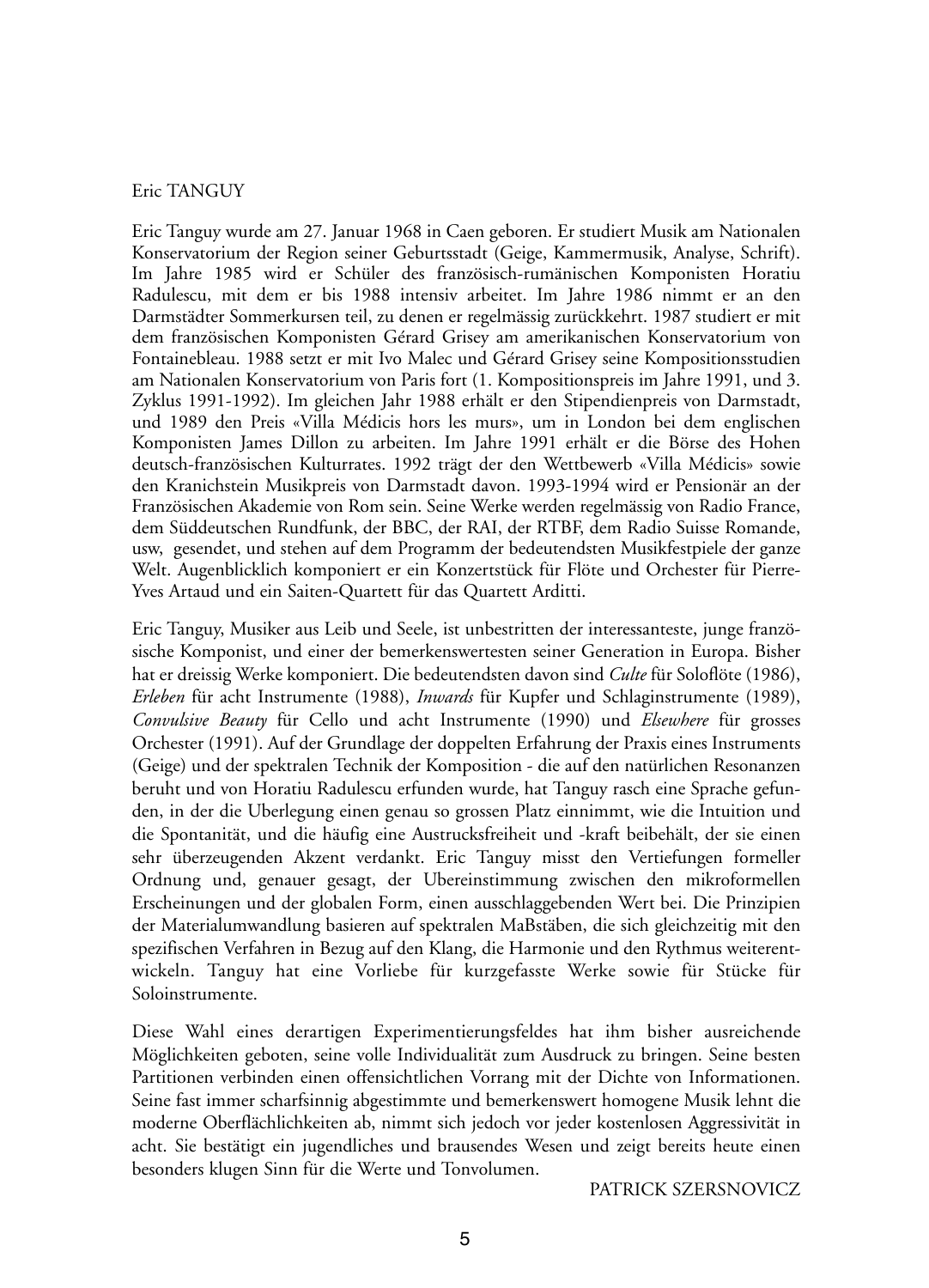#### **MUSIQUE DE CHAMBRE**

#### **VIOLON SEUL**

#### **Vitrail (1986)**

Dédié à Rodrigue Milosi. Première audition à Darmstadt le 29 Juillet 1986, par l'auteur. Durée : 10 mn

En vente.

#### **FLUTE SEULE**

#### **Still Waiting (1986)**

Dédié à Ivan Degardin. Première audition le 27 janvier 1993 au C.N.S.M de Paris, par Ivan Degardin.

Durée : 6 mn

En vente.

#### **PERCUSSION SEULE**

#### **Towards (1991)**

*Pour un percussioniste* utilisant deux cymbales suspendues aigües, deux cymbales chinoises graves, un tam-tam médium, une cloche de vache, une caisse claire, un tambour de bois, deux bongos, trois toms, une grosse caisse et une grosse caisse à pédale.

Dédié à Jean Geoffroy.

Première audition le 8 Novembre 1992 au Festival «Aujourd'hui Musiques» à Perpignan, par Jean Geoffroy.

Durée : 10 mn 40 s

En vente.

Enregistrement - Disque SKARBO (3923) par Jean Geoffroy. Oeuvre imposée aux concours des Prix du C.N.S.M de Paris en 1993.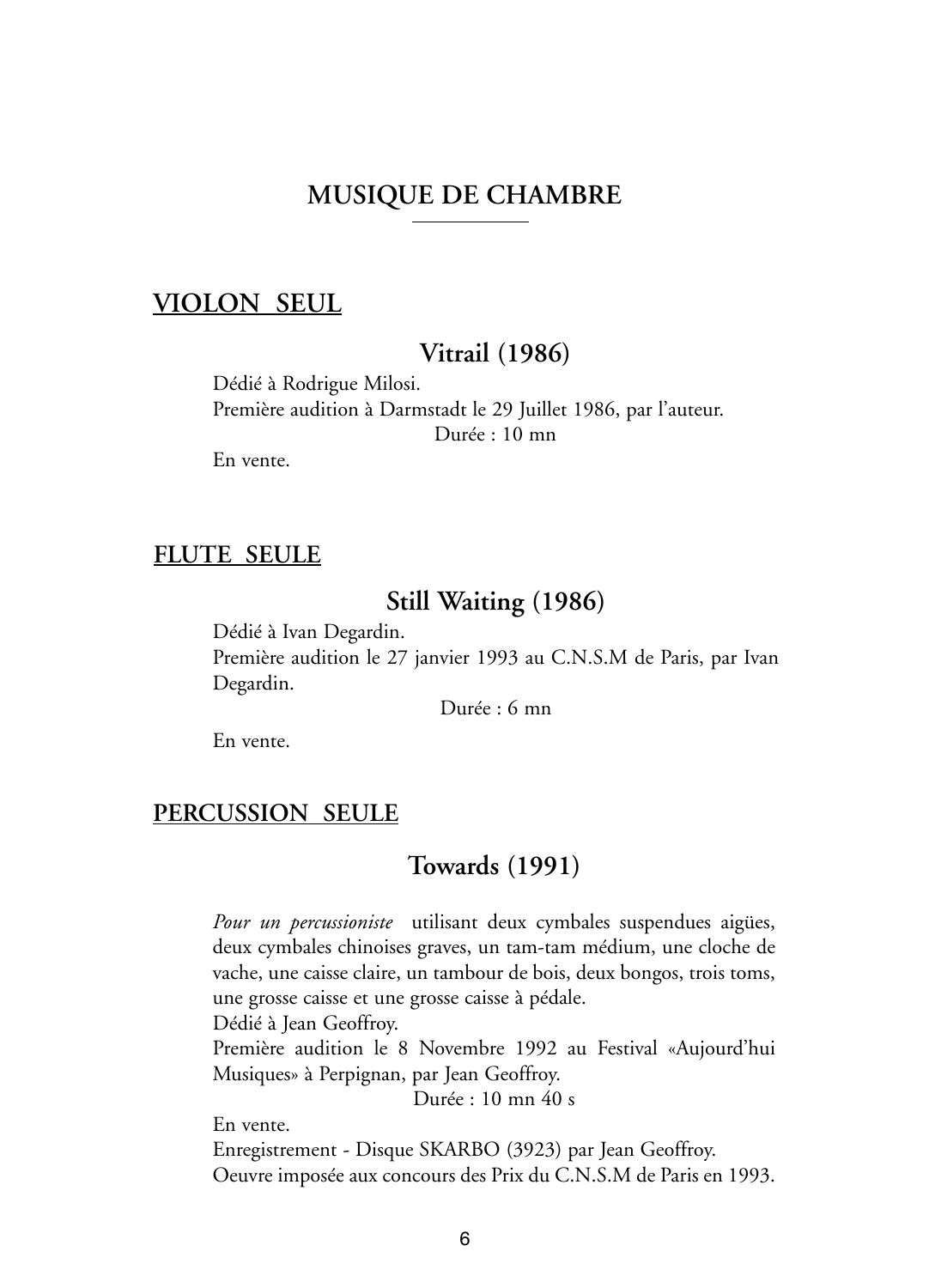#### **QUATRE INSTRUMENTS**

#### **Temple (1987)**

*pour quatre flûtistes :* le premier prenant la petite flûte, la grande flûte et la flûte alto, le second idem, le troisième la petite flûte, la grande flûte, la flûte alto et la flûte basse, le quatrième la petite flûte, la grande flûte et la flûte basse.

Dédié au Quatuor Ulysse.

Première audition le 29 mars 1987, au Théâtre du Roseau à Paris par le Quatuor Ulysse.

Durée : 10 mn

En vente.

#### **FORMATIONS DIVERSES**

**Erleben (1988)**

*pour huit instruments : deux clarinettes en sib, deux cors en fa, deux altos et deux violoncelles.*

In memoriam Louis Tanguy.

Première audition le 9 février 1989 à Radio-France par l'ensemble du C.N.S.M de Paris, sous la direction de Jean-Marie Adrien.

Durée : 11 mn 30 s

Partition d'orchestre en vente. Matériel en location.

#### **Un soleil rêvé (1992)**

*pour 14 instruments : flûte, hautbois, clarinette en sib, basson, cor en fa, trompette, trombone, percussion (comprenant : 1 cymbale chinoise, 1 tam-tam, 1 cloche de vache, 1 jeux de cloches-tubes, 1 tambour de bois, 2 bongos, 1 caisse-claire, 2 toms, 1 grosse caisse), deux violons, deux altos, un violoncelle, une contrebasse.*

Première audition le 3 octobre 1993 à Cologne par l'ensemble 2E2M et l'ensemble Köln, direction : P. Mefano.

#### Durée : 16 mn

Partition d'orchestre et matériel en location.

Commande du Deutscher Musikrat.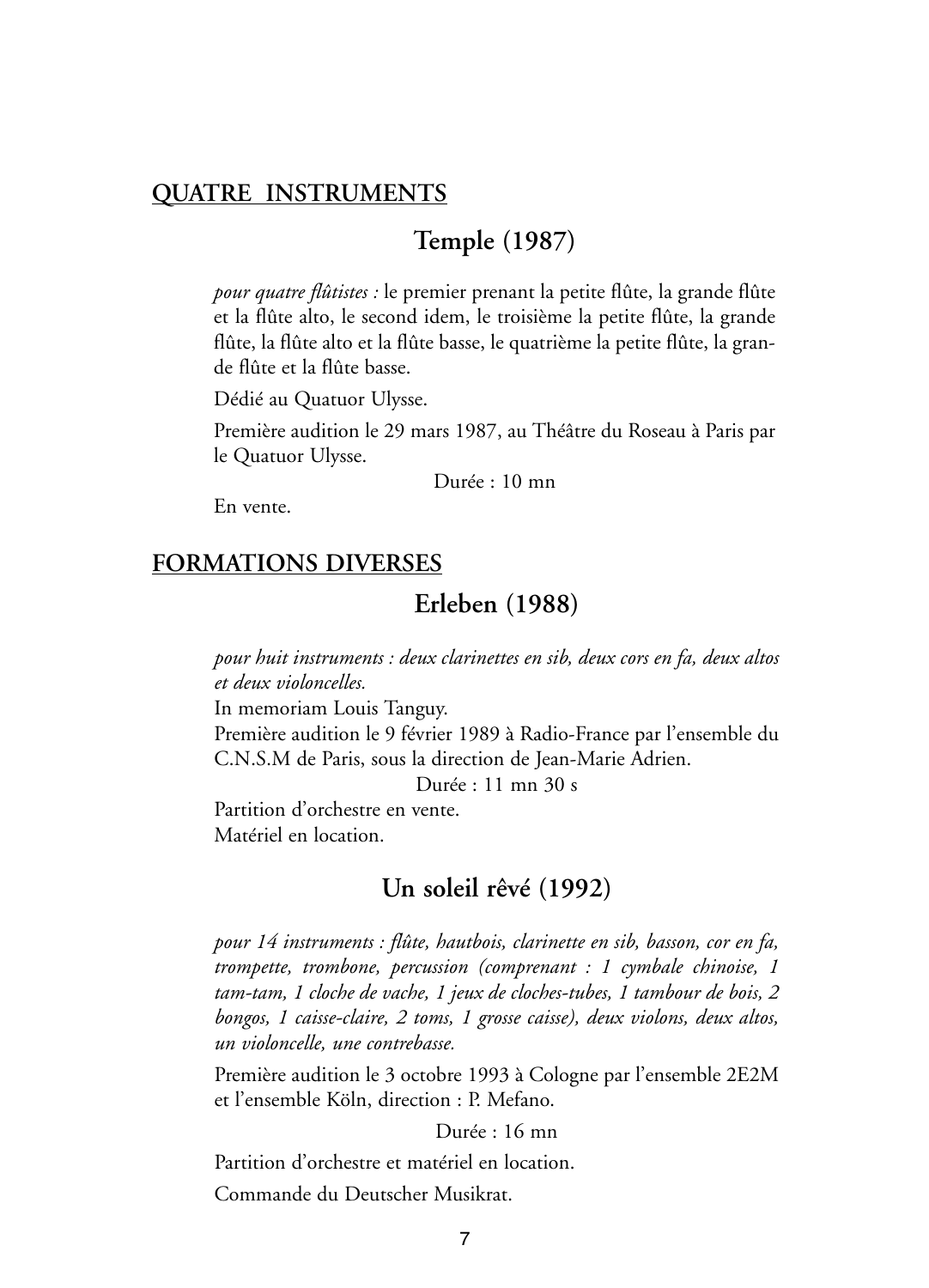### **MUSIQUE SYMPHONIQUE**

### **Elsewhere (1991)**

*pour orchestre.*

Dédié à Horatiu Radulescu.

Première audition au Festival Musica le 27 septembre 1992, par le English Northern Philharmonia, sous la direction de Paul Daniel.

Durée : 13 mn

Nomenclature des instruments 3.3.3.3 - 4.3.2.1, 14 violons I, 12 violons II, 10 altos, 8 violoncelles, 6 contrebasses.

Partition d'orchestre et matériel en location.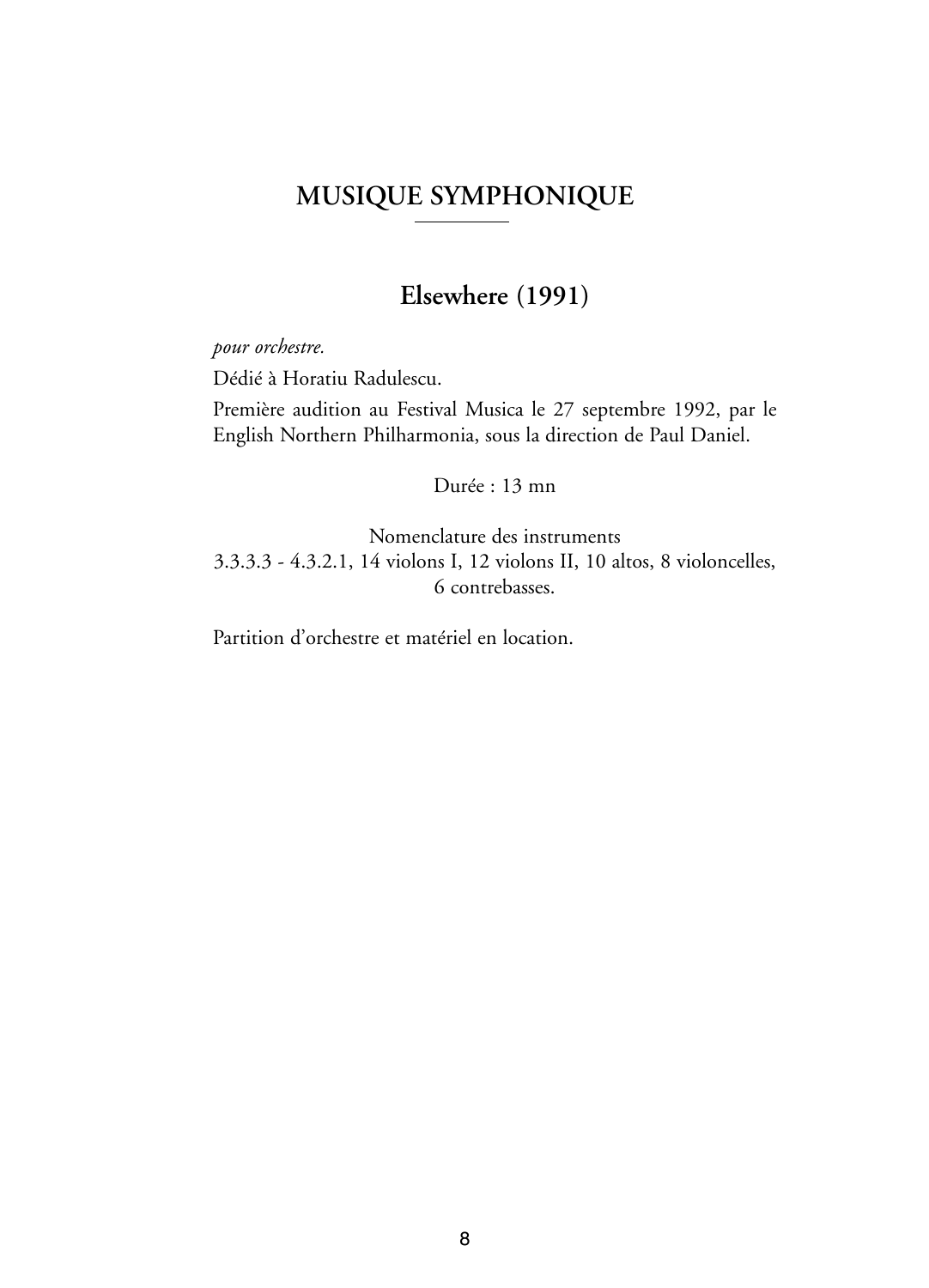#### **MUSIQUE CONCERTANTE**

#### **Convulsive Beauty (1990)**

*pour violoncelle solo et huit instruments.*

Commande de Radio-France.

Première audition au grand auditorium de Radio-France le 26 janvier 1992, par Véronique Marin, violoncelle solo, et l'ensemble FA sous la direction de Dominique My.

Durée : 14 mn

Nomenclature des instruments :

Flûte alto prenant la grande flûte, cor anglais prenant le hautbois, clarinette basse prenant la clarinette sib, cor, trombone, violon, alto, violoncelle solo et contrebasse.

Partition d'orchestre et matériel en location.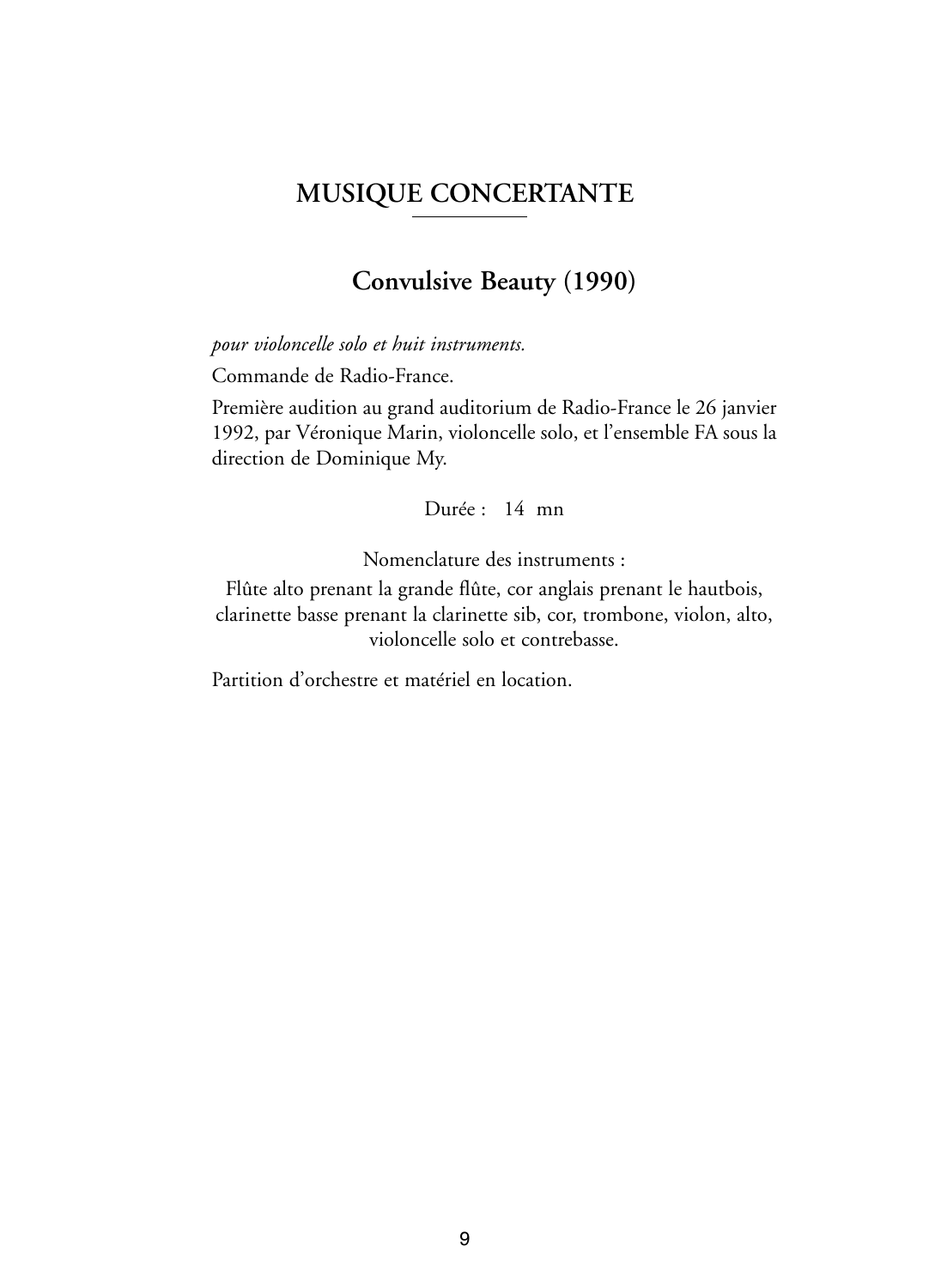# **ORDRE ALPHABÉTIQUE DES OEUVRES**

|              |                                                                         | Page     |
|--------------|-------------------------------------------------------------------------|----------|
| C            |                                                                         | $\Omega$ |
| E.           | Elsewhere                                                               | 8        |
|              |                                                                         | 7        |
| S            |                                                                         | 6        |
| T            |                                                                         | 7        |
|              |                                                                         | 6        |
| $\mathbf{I}$ | Un soleil rêvé $\ldots, \ldots, \ldots, \ldots, \ldots, \ldots, \ldots$ | 7        |
| V            |                                                                         | 6        |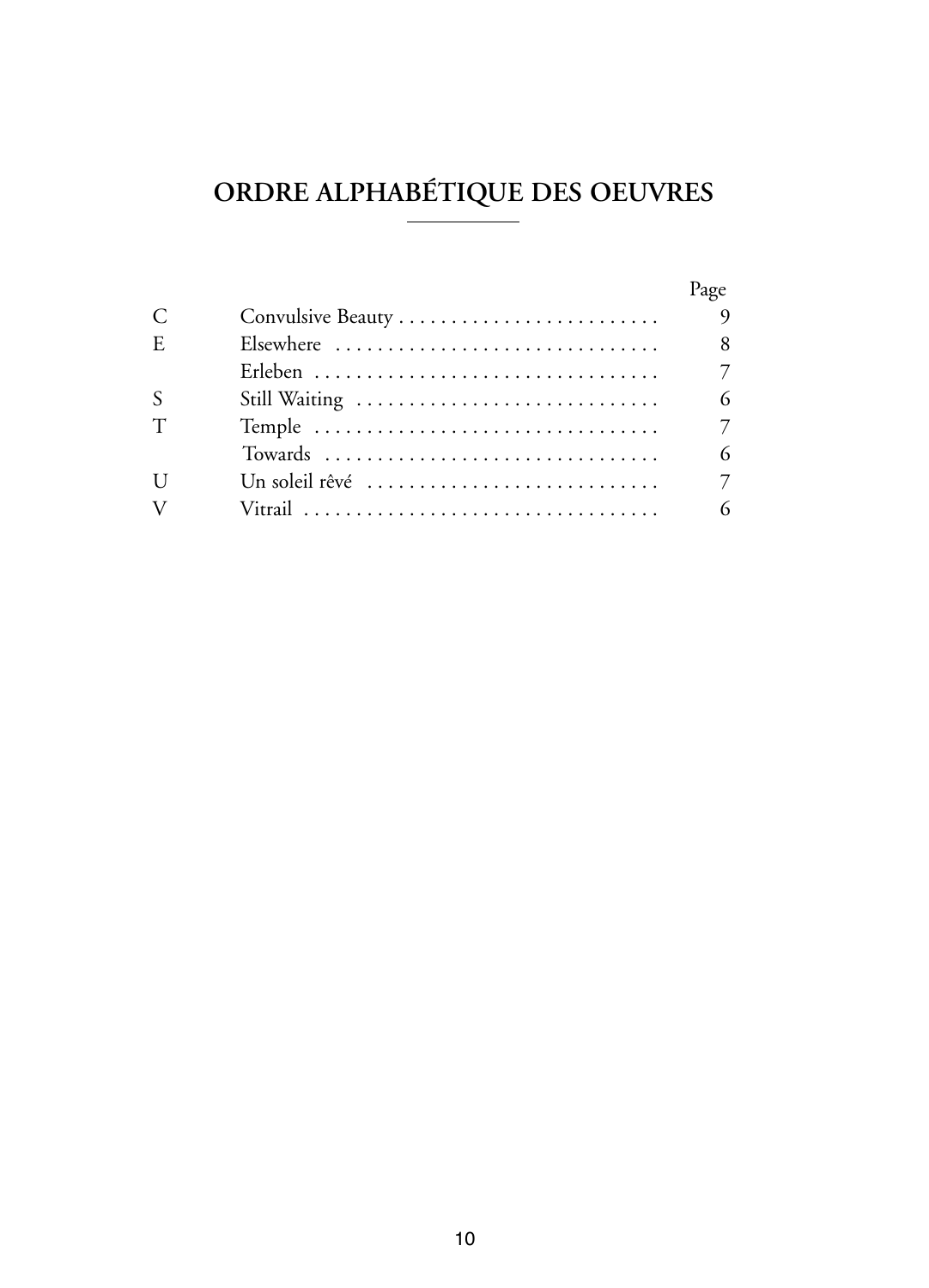# **CATALOGUES DES OEUVRES D'ÉRIC TANGUY par ordre alphabétique (excepté les oeuvres éditées chez Billaudot)**

| А | Alloys (Dans deux pièces pour clarinette)<br>Avènement de la ligne, pour orgue<br>Azur B (Dans deux pièces pour clarinette)<br>Azur C, pour flûte basse solo<br>Azur D, pour flûte solo |
|---|-----------------------------------------------------------------------------------------------------------------------------------------------------------------------------------------|
| С | Concerto pour flûte et 16 instruments<br>Concerto pour violon et orchestre<br>Concerto pour violoncelle et orchestre<br>Culte, pour flûte solo                                          |
| D | Deux études, pour piano solo<br>Deuxième concerto, pour flûte et orchestre<br>Duo, pour flûte et clarinette                                                                             |
| E | Elégie, pour violon solo                                                                                                                                                                |
| F | Fragments, pour flûte solo                                                                                                                                                              |
| Ι | Imiday II, pour 7 instruments (fl, clb, ob, fg, cor, trb, vlc, Cb)<br>Inwards, pour 7 instruments (2 perc, 2 cors, 2 trb, 1 tuba)                                                       |
| J | Jubilate, pour orchestre                                                                                                                                                                |
| O | Océan N.Y. Fantaisie, pour piano solo                                                                                                                                                   |
| P | Puissances d'oubli momentané, pour flûte solo                                                                                                                                           |
| Q | Quatuor à cordes                                                                                                                                                                        |
| R | Ricercar, pour orgue                                                                                                                                                                    |
| S | Solo, pour violoncelle solo<br>Solo, version 1994, pour violoncelle solo                                                                                                                |
| Т | Trois esquisses, pour violoncelle solo                                                                                                                                                  |
| V | Vies Multiformes, pour quintette à vent                                                                                                                                                 |
| W | Wadi, pour flûte solo                                                                                                                                                                   |